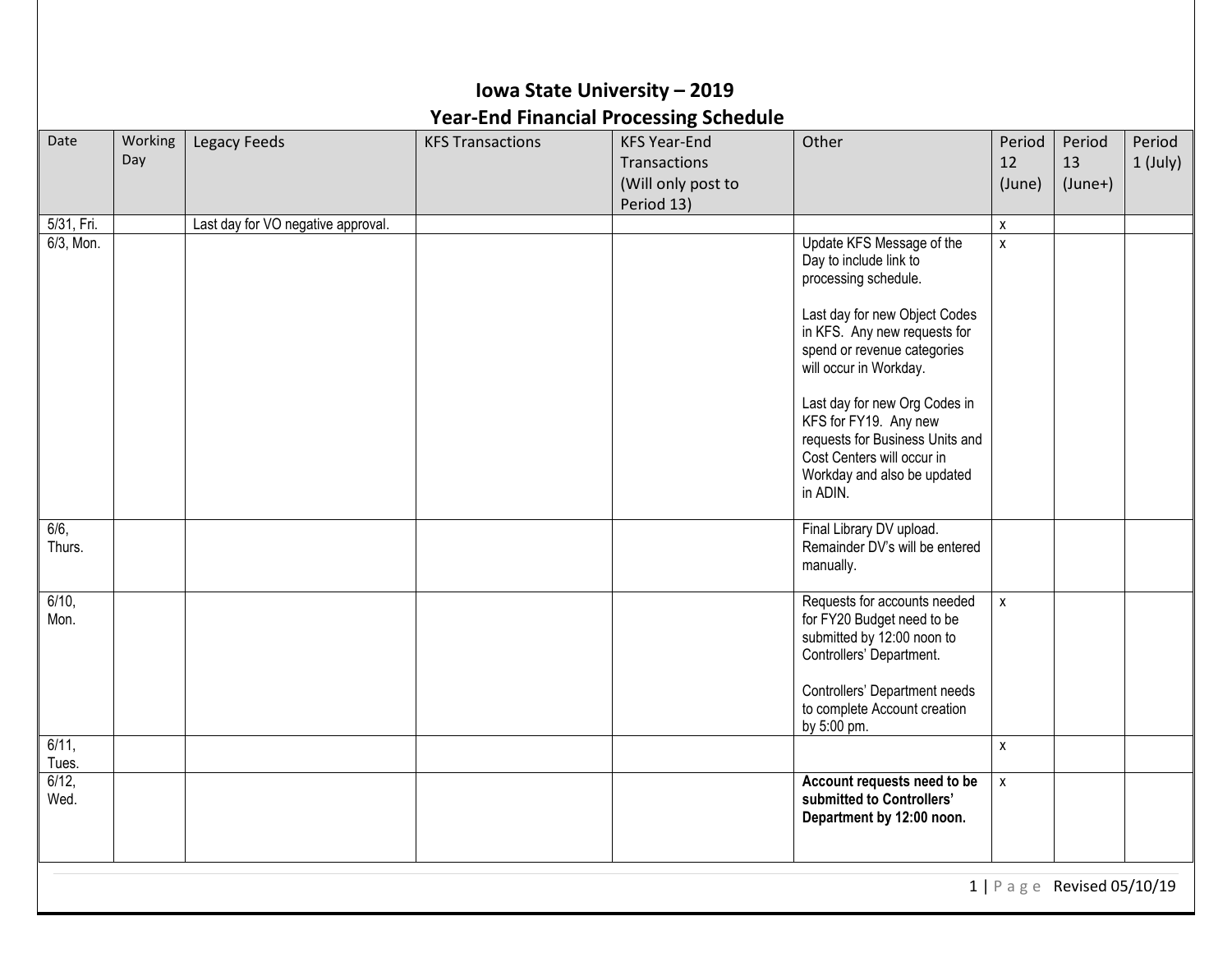|                 |                |                                                                                                                                                         | <b>Year-End Financial Processing Schedule</b>                         | Iowa State University - 2019                                            |                                                                                                                                                                                                                                                                                                                                                                    |                        |                              |                      |
|-----------------|----------------|---------------------------------------------------------------------------------------------------------------------------------------------------------|-----------------------------------------------------------------------|-------------------------------------------------------------------------|--------------------------------------------------------------------------------------------------------------------------------------------------------------------------------------------------------------------------------------------------------------------------------------------------------------------------------------------------------------------|------------------------|------------------------------|----------------------|
| Date            | Working<br>Day | Legacy Feeds                                                                                                                                            | <b>KFS Transactions</b>                                               | <b>KFS Year-End</b><br>Transactions<br>(Will only post to<br>Period 13) | Other                                                                                                                                                                                                                                                                                                                                                              | Period<br>12<br>(June) | Period<br>13<br>$(June+)$    | Period<br>$1$ (July) |
| 6/12<br>(con't) |                |                                                                                                                                                         |                                                                       |                                                                         | <b>Controllers' Department</b><br>needs to create accounts by<br>5:00 pm.<br>Last day to create and<br>subaccounts in KFS.<br>Last day to CLOSE accounts<br>and subaccounts in KFS.<br>Account attribute reviews<br>should be done by the end of<br>the day. No Org code changes<br>should be done until the 14wd.<br>These will only be done in<br>ADIN, not KFS. |                        |                              |                      |
| 6/13,<br>Thurs. |                |                                                                                                                                                         |                                                                       |                                                                         |                                                                                                                                                                                                                                                                                                                                                                    |                        |                              |                      |
| 6/14, Fri.      |                | Last day for Accounting to enter VO's<br>paid via ACH/Wire.                                                                                             |                                                                       |                                                                         |                                                                                                                                                                                                                                                                                                                                                                    | X                      |                              |                      |
| 6/17,<br>Mon.   |                | Last day for Accounting to enter VO's<br>paid via check.                                                                                                |                                                                       |                                                                         |                                                                                                                                                                                                                                                                                                                                                                    | X                      |                              |                      |
| 6/18,<br>Tues.  |                | VOs involving ACH or wire need<br>fiscal department/college approval by<br>12:00 noon for June. Note-All other<br>VOs due by 12:00 noon June 19th.      |                                                                       |                                                                         |                                                                                                                                                                                                                                                                                                                                                                    | X                      |                              |                      |
| 6/19,<br>Wed.   |                | VOs need fiscal department/college<br>approval by 12:00 noon for June.<br>Accounting and Equipment approval<br>by 4:00 pm.                              |                                                                       |                                                                         |                                                                                                                                                                                                                                                                                                                                                                    | X                      |                              |                      |
| 6/20,<br>Thurs. |                | Release last June 19 batches for VO,<br>this also includes last VO dis-<br>encumbrance batch feeds which will<br>automatically release and post tonight | New Vendors in KFS for DV<br>payments must be submitted<br>by 4:00 pm |                                                                         | Bookstore DV upload needs to<br>be finalized by 11 am. Batches<br>initiated after cutoff will be<br>cancelled and will need to be<br>entered into Workday.                                                                                                                                                                                                         | χ                      |                              |                      |
|                 |                |                                                                                                                                                         |                                                                       |                                                                         |                                                                                                                                                                                                                                                                                                                                                                    |                        | 2   P a g e Revised 05/10/19 |                      |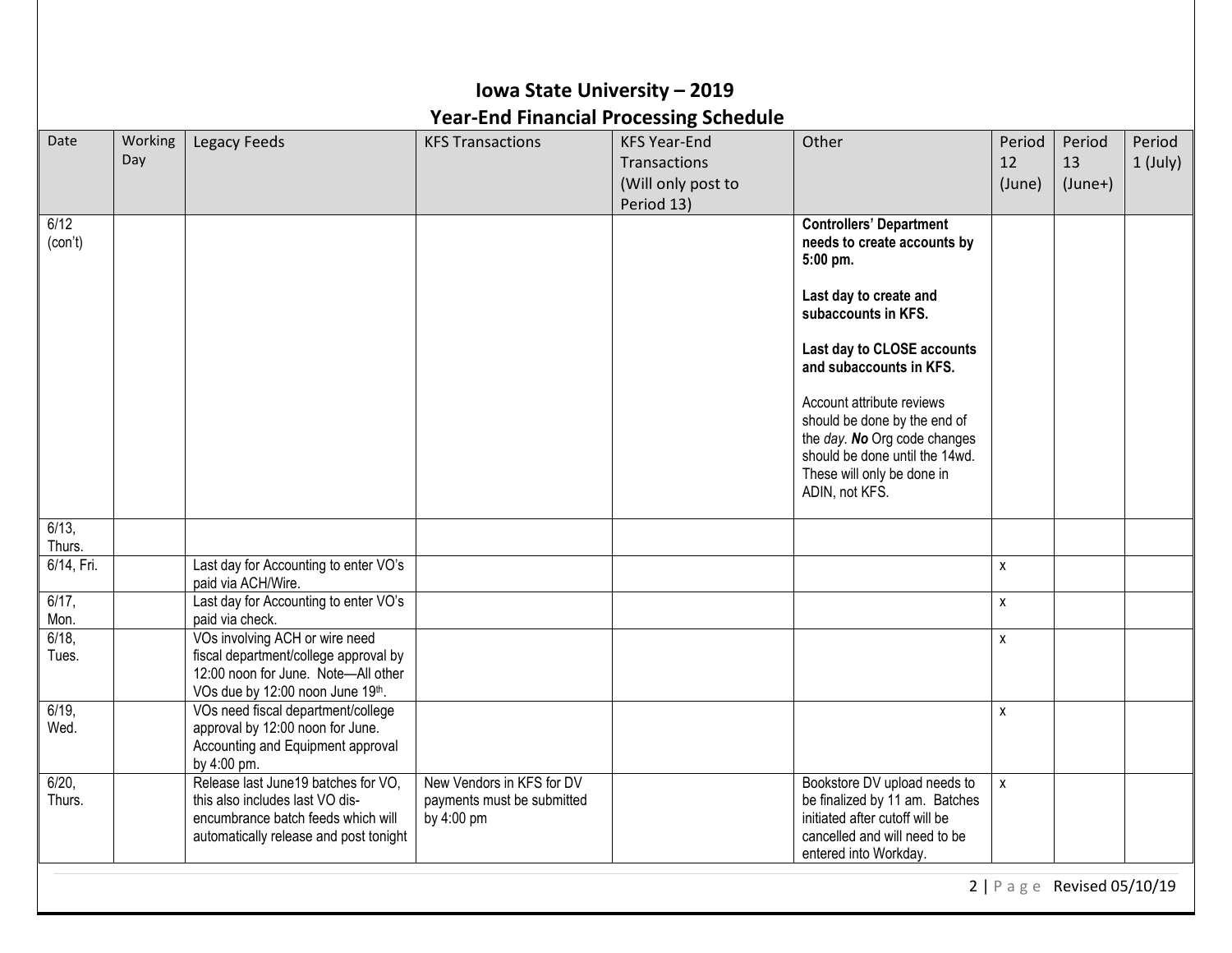|                 | Iowa State University - 2019<br><b>Year-End Financial Processing Schedule</b> |                                                |                                                                                                                                                                                                                                                                                                                                                                                                                                               |                                                                         |                                                                                                                                                                  |                        |                           |                      |  |  |  |
|-----------------|-------------------------------------------------------------------------------|------------------------------------------------|-----------------------------------------------------------------------------------------------------------------------------------------------------------------------------------------------------------------------------------------------------------------------------------------------------------------------------------------------------------------------------------------------------------------------------------------------|-------------------------------------------------------------------------|------------------------------------------------------------------------------------------------------------------------------------------------------------------|------------------------|---------------------------|----------------------|--|--|--|
| Date            | Working<br>Day                                                                | Legacy Feeds                                   | <b>KFS Transactions</b>                                                                                                                                                                                                                                                                                                                                                                                                                       | <b>KFS Year-End</b><br>Transactions<br>(Will only post to<br>Period 13) | Other                                                                                                                                                            | Period<br>12<br>(June) | Period<br>13<br>$(June+)$ | Period<br>$1$ (July) |  |  |  |
| 6/20<br>(con't) |                                                                               | - Last June releases today for<br>these items. |                                                                                                                                                                                                                                                                                                                                                                                                                                               |                                                                         | Final Ames Lab's DV upload<br>needs to be finalized by 11 am.<br>Batches initiated after the cutoff<br>will be cancelled and need to<br>be entered into Workday. |                        |                           |                      |  |  |  |
| 6/21, Fri.      |                                                                               |                                                | <b>KFS</b> transactions<br>DV, SDV, IB, SB, DI, TF, ST,<br>GEC-Need<br>department/college fiscal<br>officer approval by 12:00 noon<br>TODAY for June. This includes<br>GECs, DIs, and TFs making<br>corrections between Sub<br>Accounts within the same<br>Account.<br>DV, SDV-Need Accounting<br>approval by 3:00 pm in order to<br>capture in format checks.<br>Library will need to do final DV<br>to close out (instead of DV<br>upload). |                                                                         |                                                                                                                                                                  | X                      |                           |                      |  |  |  |
| 6/24,<br>Mon.   |                                                                               |                                                | <b>Non-Check Disburement</b><br>(ND) eDocs for Petty Cash and<br>Cash Advance for June need<br>department approval by 9am,<br>Accounting approval by 10am,<br>to allow Treasurer to order<br>money by 11am. July cash<br>requests will need to be<br>entered into Workday.                                                                                                                                                                    |                                                                         |                                                                                                                                                                  | $\pmb{\chi}$           |                           |                      |  |  |  |
|                 |                                                                               |                                                |                                                                                                                                                                                                                                                                                                                                                                                                                                               |                                                                         |                                                                                                                                                                  |                        | 3   Page Revised 05/10/19 |                      |  |  |  |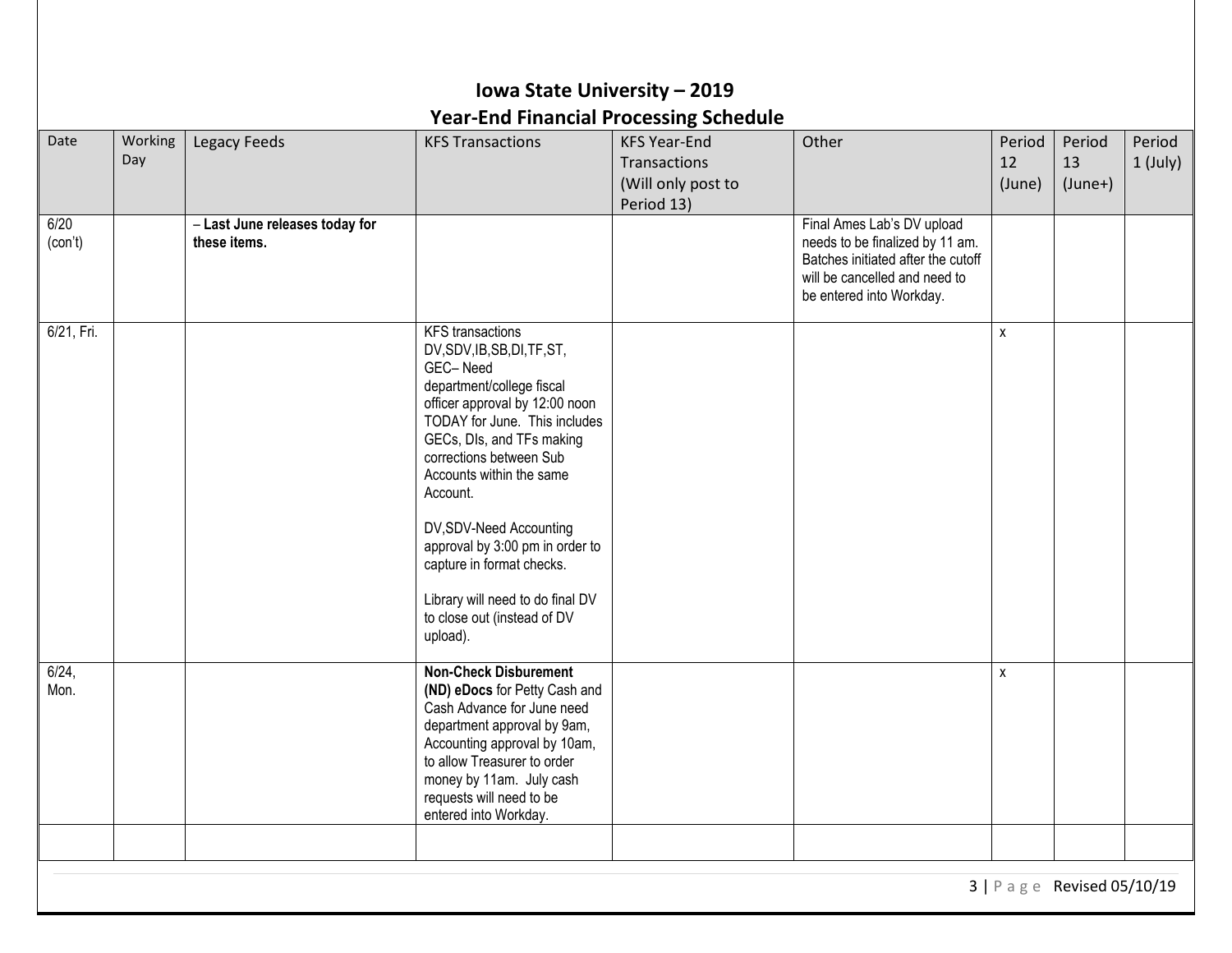|                    |                |                                                                                                                                                                                                                                                                                                                                                     | Iowa State University - 2019<br><b>Year-End Financial Processing Schedule</b>                                                                                                                                                                                                                                                                                                                                                                                                                        |                                                                                |                                                                                                                                                                                                                                                                                                                                                                                                                                                                                       |                        |                           |                      |
|--------------------|----------------|-----------------------------------------------------------------------------------------------------------------------------------------------------------------------------------------------------------------------------------------------------------------------------------------------------------------------------------------------------|------------------------------------------------------------------------------------------------------------------------------------------------------------------------------------------------------------------------------------------------------------------------------------------------------------------------------------------------------------------------------------------------------------------------------------------------------------------------------------------------------|--------------------------------------------------------------------------------|---------------------------------------------------------------------------------------------------------------------------------------------------------------------------------------------------------------------------------------------------------------------------------------------------------------------------------------------------------------------------------------------------------------------------------------------------------------------------------------|------------------------|---------------------------|----------------------|
| Date               | Working<br>Day | <b>Legacy Feeds</b>                                                                                                                                                                                                                                                                                                                                 | <b>KFS Transactions</b>                                                                                                                                                                                                                                                                                                                                                                                                                                                                              | <b>KFS Year-End</b><br><b>Transactions</b><br>(Will only post to<br>Period 13) | Other                                                                                                                                                                                                                                                                                                                                                                                                                                                                                 | Period<br>12<br>(June) | Period<br>13<br>$(June+)$ | Period<br>$1$ (July) |
| 6/25<br>Tues.      |                |                                                                                                                                                                                                                                                                                                                                                     |                                                                                                                                                                                                                                                                                                                                                                                                                                                                                                      |                                                                                | Update all necessary KFS Year<br>End parameters (see KFS Year<br>End Jobs and Parameters<br>summary doc).                                                                                                                                                                                                                                                                                                                                                                             | $\mathsf{X}$           |                           |                      |
| 6/26<br>Wed.       |                |                                                                                                                                                                                                                                                                                                                                                     |                                                                                                                                                                                                                                                                                                                                                                                                                                                                                                      |                                                                                |                                                                                                                                                                                                                                                                                                                                                                                                                                                                                       | Χ                      |                           |                      |
| $6/27$ ,<br>Thurs. |                | Pcard, cyBUY - Final approvals<br>needed by 4:30 PM for June.<br>Transactions not approved will be<br>charged to default funding source.                                                                                                                                                                                                            | <b>Non-Check Disbursement</b><br>(ND) eDocs - Due today for<br>June. Need<br>department/college fiscal<br>officer approval by 12:00 noon.<br>Accounting Office approvals by<br>1 PM; Treasurer's Office<br>approvals by 2:30 PM. For<br>campus this is realistically the<br>last day to get NDs approved<br>as June business.                                                                                                                                                                        |                                                                                | Run Fiscal Year Maker job<br>(Job: 01-60-90); initializes the<br>new year. (Needs to run to post<br>beginning balances in KFS for<br>FY20)                                                                                                                                                                                                                                                                                                                                            | $\overline{X}$         |                           |                      |
| 6/28<br>Fri.       |                | Employee reimbursements - Final<br>approvals needed by 8 pm for June.<br>Release last June 27th batches for<br>Pcard, cyBUY,<br>Last possible day for June checks<br>Final University Receivables income<br>distribution, ART transactions (DI<br>when posted), will be released and<br>posted tonight (originally created<br>6/27- Job: 01-16-36). | KFS transactions AD and CR<br>need to be approved by 2:00<br>PM to allow Treasurer's Office<br>time to process for June.<br>Treasurer's Office cannot<br>approve if they do not receive<br>physical cash/check deposit by<br>2:00 PM.<br>ND eDocs for auto pays (June<br>$28th$ or earlier) – Due today for<br>June business. Need<br>department/college fiscal<br>officer approval by 12:00 noon<br>TODAY for June. Accounting<br>approvals by 1:00. Treasurer's<br>Office approve by 3:00. Any not |                                                                                | For the ISU CLOSING ENTRY<br>job to run later in the year-end<br>process, need verification of<br>"CLOSE TO" accounts on<br>eData Close To Report; report<br>includes both TO and FROM<br>accounts and sub accounts,<br>active and inactive. Reviews<br>of the TO<br>accounts/subaccounts must be<br>completed by FAR by 7th wd.<br>ALL "TO" ACCOUNTS AND<br><b>SUBACCOUNTS THAT ARE</b><br><b>INVALID OR CLOSED MUST</b><br><b>BE FIXED BEFORE "ISU</b><br><b>CLOSING ENTRY" JOB</b> | X                      |                           |                      |

4 | P a g e Revised 05/10/19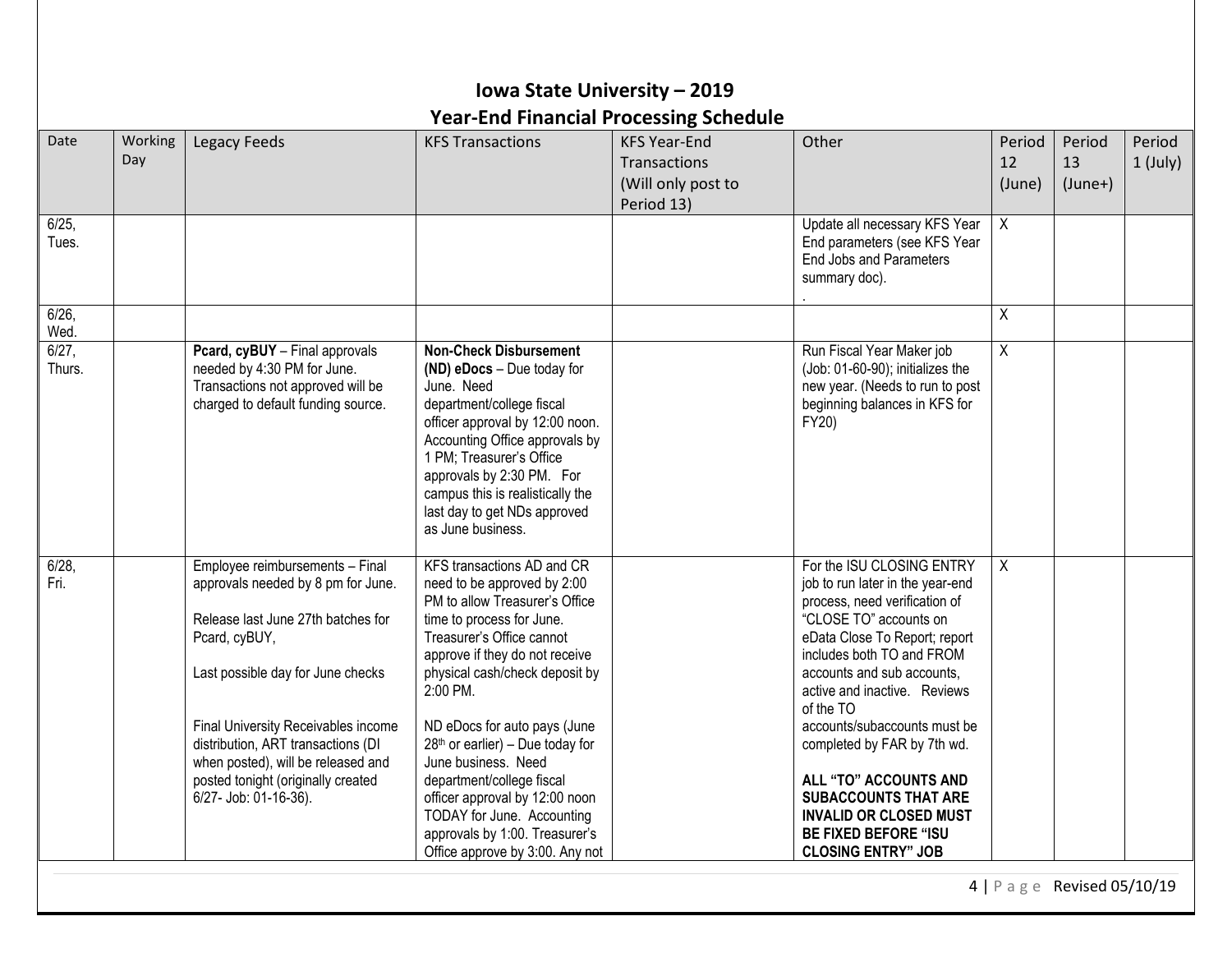|                 |                |                                                                                                                                                                                                                                                                                                                                                       | Iowa State University - 2019<br><b>Year-End Financial Processing Schedule</b>                                                                                                                              |                                                                         |                                                                                                                                                                                                                                                                                                                                                                                                                                                                                                                                                                                                                   |                        |                           |                      |
|-----------------|----------------|-------------------------------------------------------------------------------------------------------------------------------------------------------------------------------------------------------------------------------------------------------------------------------------------------------------------------------------------------------|------------------------------------------------------------------------------------------------------------------------------------------------------------------------------------------------------------|-------------------------------------------------------------------------|-------------------------------------------------------------------------------------------------------------------------------------------------------------------------------------------------------------------------------------------------------------------------------------------------------------------------------------------------------------------------------------------------------------------------------------------------------------------------------------------------------------------------------------------------------------------------------------------------------------------|------------------------|---------------------------|----------------------|
| Date            | Working<br>Day | <b>Legacy Feeds</b>                                                                                                                                                                                                                                                                                                                                   | <b>KFS Transactions</b>                                                                                                                                                                                    | <b>KFS Year-End</b><br>Transactions<br>(Will only post to<br>Period 13) | Other                                                                                                                                                                                                                                                                                                                                                                                                                                                                                                                                                                                                             | Period<br>12<br>(June) | Period<br>13<br>$(June+)$ | Period<br>$1$ (July) |
| 6/28<br>(con't) |                |                                                                                                                                                                                                                                                                                                                                                       | final at 4:00 will be<br>disapproved.<br>ND - Treasurer's Office has<br>blanket approval and can<br>process NDs all day for June.<br>Last possible format for June<br>checks in KFS happens at 3:00<br>PM. |                                                                         | RUNS on the 7 <sup>th</sup> wd. The<br>FROM sub accounts that are<br>closed on open accounts will<br>automatically be re-opened<br>during the close to process<br>in order to zero them and will<br>then be re-closed at the end<br>of the job.<br><b>Update KFS Accounting Period</b><br>and KFS University Date (see<br>KFS Year End Jobs and<br>Parameters summary doc).<br>Need to do this for eData.<br>At end of day Kevin DeRoos<br>will add message to eData<br>home page about default year<br>and about eData custom<br>reports not available until 2wd<br>and for FY20 activity to look in<br>Workday. |                        |                           |                      |
| 7/1, Mon.       | 1st            | Carole G. will release Friday's final<br>June travel expense posting.<br>Release pre-authorization dis-<br>encumbrance for posting in June.<br>Final University Bookstore intramural<br>billing feed will be created tonight<br>(Job: 24-35-57).<br>All June SB batches (except those<br>indicated on 2 <sup>nd</sup> wd and 3 <sup>rd</sup> wd) must | <b>Accounting: Suspend Check</b><br>Settlement in Workday. Settle<br>ACH payments.                                                                                                                         |                                                                         | Programs/Gifts/Grants/Projects<br>will now need to be created in<br>Workday.<br>Run Prior Year Data Job (Job:<br>$01-60-91$ ).<br>Verify period 13 is active so<br>year-end documents will post<br>tonight.                                                                                                                                                                                                                                                                                                                                                                                                       | $\overline{X}$         |                           |                      |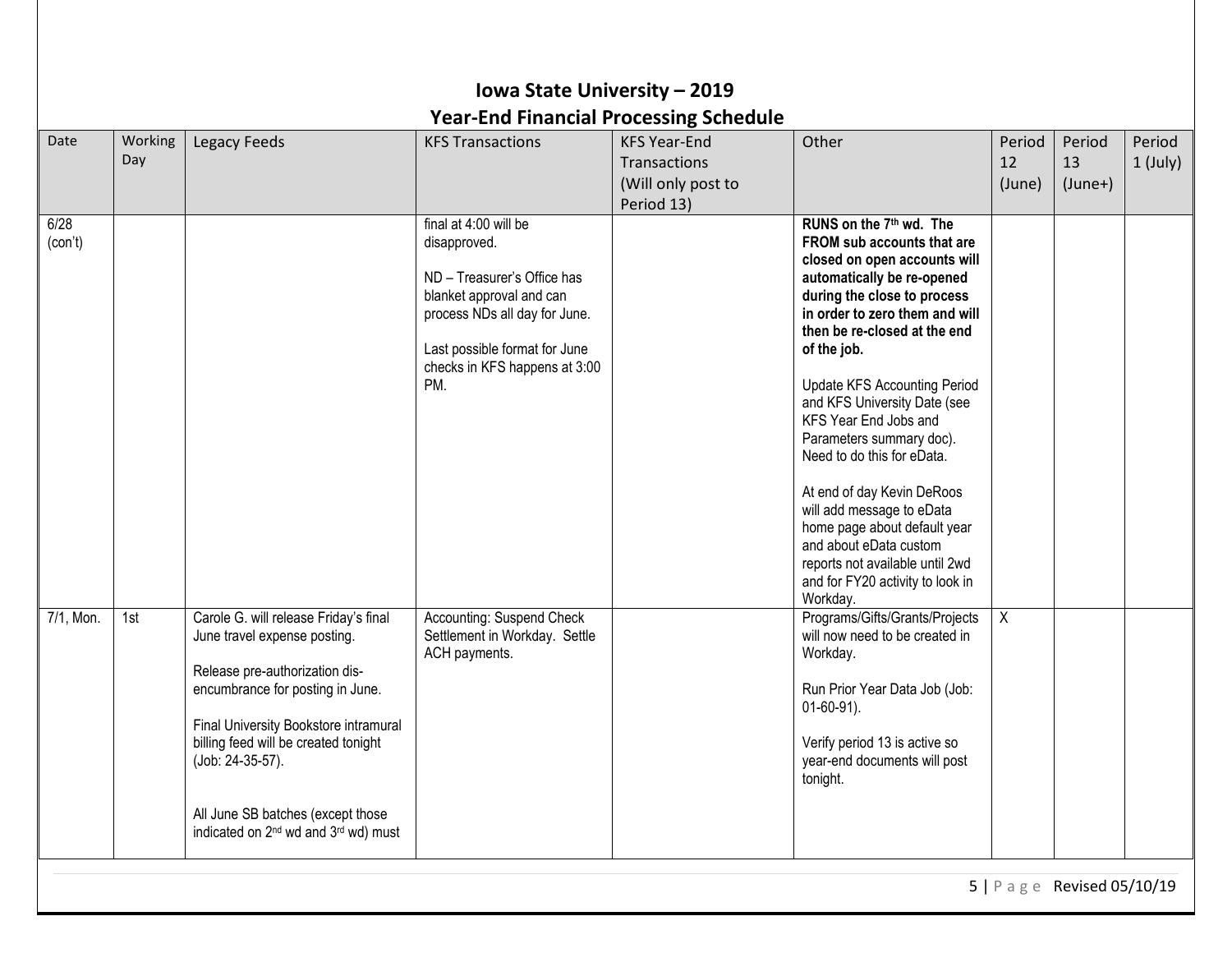|             |                |                                                                                                                                                                                                                                 | Iowa State University - 2019 | <b>Year-End Financial Processing Schedule</b>                                                                                                                                                                                                                                                                                                                                                                                     |                                                                                                                                                        |                        |                           |                      |
|-------------|----------------|---------------------------------------------------------------------------------------------------------------------------------------------------------------------------------------------------------------------------------|------------------------------|-----------------------------------------------------------------------------------------------------------------------------------------------------------------------------------------------------------------------------------------------------------------------------------------------------------------------------------------------------------------------------------------------------------------------------------|--------------------------------------------------------------------------------------------------------------------------------------------------------|------------------------|---------------------------|----------------------|
| Date        | Working<br>Day | Legacy Feeds                                                                                                                                                                                                                    | <b>KFS Transactions</b>      | <b>KFS Year-End</b><br>Transactions<br>(Will only post to<br>Period 13)                                                                                                                                                                                                                                                                                                                                                           | Other                                                                                                                                                  | Period<br>12<br>(June) | Period<br>13<br>$(June+)$ | Period<br>$1$ (July) |
| 7/1 (con't) |                | be received by today to be released<br>as a June transaction.<br>Transportation Services final batches<br>for Lease and Rental are created and<br>automatically released for posting<br>tonight (it will post to June business) |                              |                                                                                                                                                                                                                                                                                                                                                                                                                                   |                                                                                                                                                        |                        |                           |                      |
|             |                |                                                                                                                                                                                                                                 |                              |                                                                                                                                                                                                                                                                                                                                                                                                                                   | Check writing process from<br>legacy should be turned off.<br>PO sync and exception<br>processing should be turned off<br>(Job 01-60-07 and 01-60-09). |                        |                           | X                    |
|             |                |                                                                                                                                                                                                                                 |                              | (See KFS Year End<br><b>Document Permission</b><br><b>Procedures for complete</b><br>details-<br>h/xdept/kuali/fy19year end)<br>Must use KFS Year End<br>Transactions for entries that<br>must post in June.<br>Transactions dates will show<br>up as June 28th on<br>transaction detail.<br><b>RULES FOR USING YEAR-</b><br><b>END TRANSACTION</b><br>TYPES:<br>Do not use<br>$\bullet$<br>YEGEC or YEDI to<br>move transactions |                                                                                                                                                        |                        | X                         | X                    |
| 7/1 (con't) |                |                                                                                                                                                                                                                                 |                              | using external                                                                                                                                                                                                                                                                                                                                                                                                                    |                                                                                                                                                        |                        |                           |                      |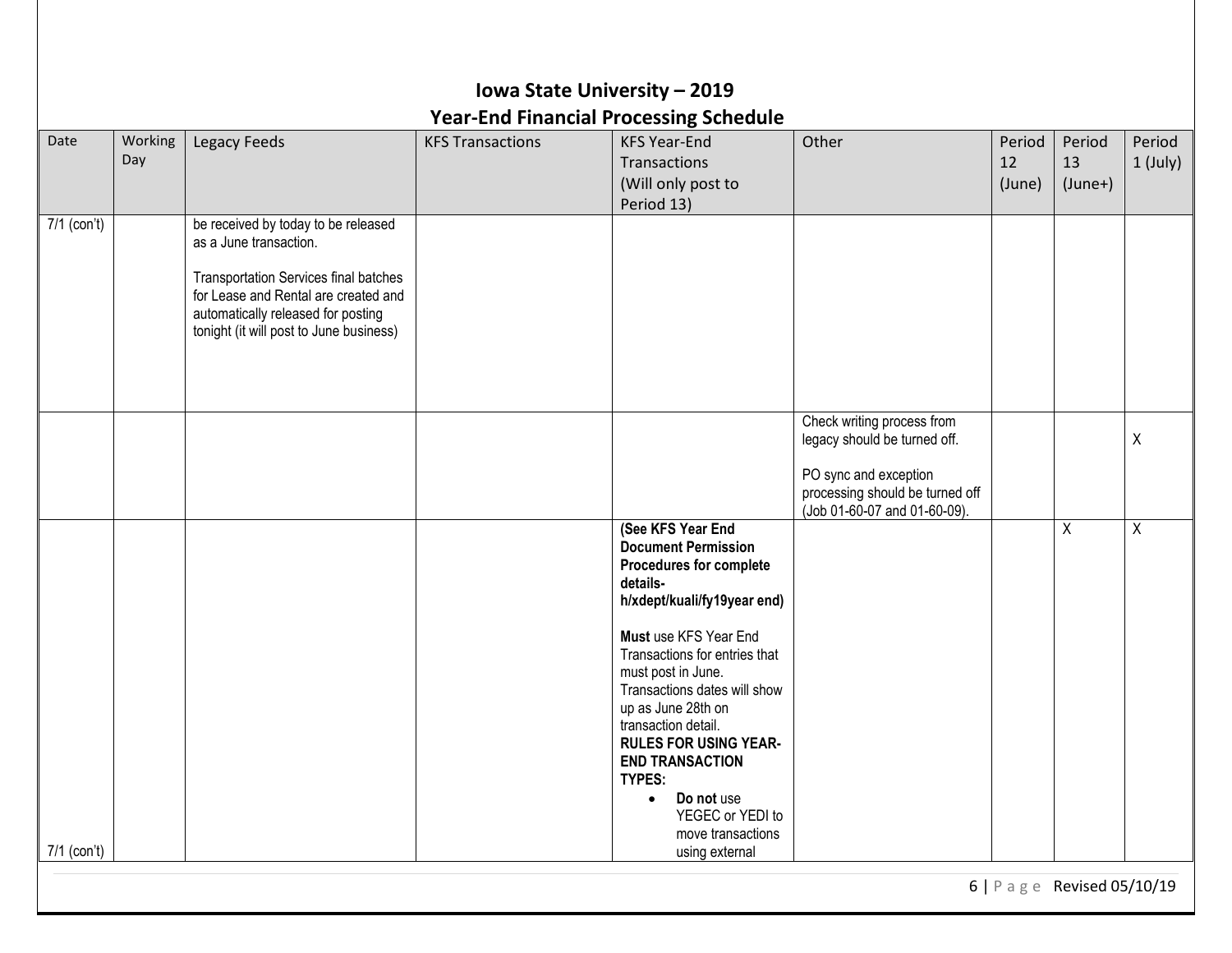|       |         |                                                                          |                             | <b>Year-End Financial Processing Schedule</b>     |                                                                 |        |           |            |
|-------|---------|--------------------------------------------------------------------------|-----------------------------|---------------------------------------------------|-----------------------------------------------------------------|--------|-----------|------------|
| Date  | Working | Legacy Feeds                                                             | <b>KFS Transactions</b>     | <b>KFS Year-End</b>                               | Other                                                           | Period | Period    | Period     |
|       | Day     |                                                                          |                             | Transactions                                      |                                                                 | 12     | 13        | $1$ (July) |
|       |         |                                                                          |                             | (Will only post to                                |                                                                 | (June) | $(June+)$ |            |
|       |         |                                                                          |                             | Period 13)                                        |                                                                 |        |           |            |
|       |         |                                                                          |                             | income object                                     |                                                                 |        |           |            |
|       |         |                                                                          |                             | codes on 2xx<br>accounts.                         |                                                                 |        |           |            |
|       |         |                                                                          |                             | Do not use                                        |                                                                 |        |           |            |
|       |         |                                                                          |                             | YEGEC, YEDI, or                                   |                                                                 |        |           |            |
|       |         |                                                                          |                             | YETF on entries                                   |                                                                 |        |           |            |
|       |         |                                                                          |                             | impacting 497                                     |                                                                 |        |           |            |
|       |         |                                                                          |                             | accounts.                                         |                                                                 |        |           |            |
|       |         |                                                                          |                             | Do not use YEGEC, YEDI,                           |                                                                 |        |           |            |
|       |         |                                                                          |                             | or YETF to make corrections                       |                                                                 |        |           |            |
|       |         |                                                                          |                             | between sub accounts on<br>the same Account.      |                                                                 |        |           |            |
| 7/2,  | 2nd     | Release final June Bookstore billing                                     | Accounting: Suspend         |                                                   | Final TUITSMY received today;                                   | X      |           |            |
| Tues. |         | to post tonight (Job: 24-35-57).                                         | settlement check process in |                                                   | final distribution needs to post                                |        |           |            |
|       |         |                                                                          | Workday. Settle ACH         |                                                   | on or before 4 <sup>th</sup> wd. (Kathy will                    |        |           |            |
|       |         | Final June FP&M FAMIS billing feed                                       | payments.                   |                                                   | create transaction.)                                            |        |           |            |
|       |         | created tonight. (Job: 33-13-06).                                        |                             |                                                   |                                                                 |        |           |            |
|       |         |                                                                          |                             |                                                   | No further transactions should                                  |        |           |            |
|       |         |                                                                          |                             |                                                   | go thru on 101s.                                                |        |           |            |
|       |         |                                                                          |                             |                                                   | Check writing process should                                    |        |           |            |
|       |         |                                                                          |                             |                                                   | be turned off for legacy.                                       |        |           |            |
|       |         |                                                                          |                             |                                                   |                                                                 |        |           |            |
|       |         |                                                                          |                             |                                                   |                                                                 |        |           | X          |
|       |         |                                                                          |                             | Must use KFS Year End                             | The Accounts with Prior Year                                    |        | X         |            |
|       |         |                                                                          |                             | Transactions for entries that                     | Activity (acctPriorYrException<br>and acctPriorYrInsert) should |        |           |            |
|       |         |                                                                          |                             | must post in June.<br>Transaction dates will show | start running nightly through                                   |        |           |            |
|       |         |                                                                          |                             | up as June 28th on                                | 13wd (Job 01-60-76). Need to                                    |        |           |            |
|       |         |                                                                          |                             | transaction detail. (See                          | review eReports for the                                         |        |           |            |
|       |         |                                                                          |                             | rules on 7/1)                                     | exception report daily                                          |        |           |            |
|       |         |                                                                          |                             |                                                   | (Exception-New Accounts with                                    |        |           |            |
|       |         |                                                                          |                             |                                                   | Prior Year Activity).                                           |        |           |            |
|       |         |                                                                          |                             |                                                   |                                                                 | X      |           |            |
| 7/3,  | 3rd     | July 15 payroll transactions will be<br>created tonight (Job: 01-01-09). |                             |                                                   |                                                                 |        |           |            |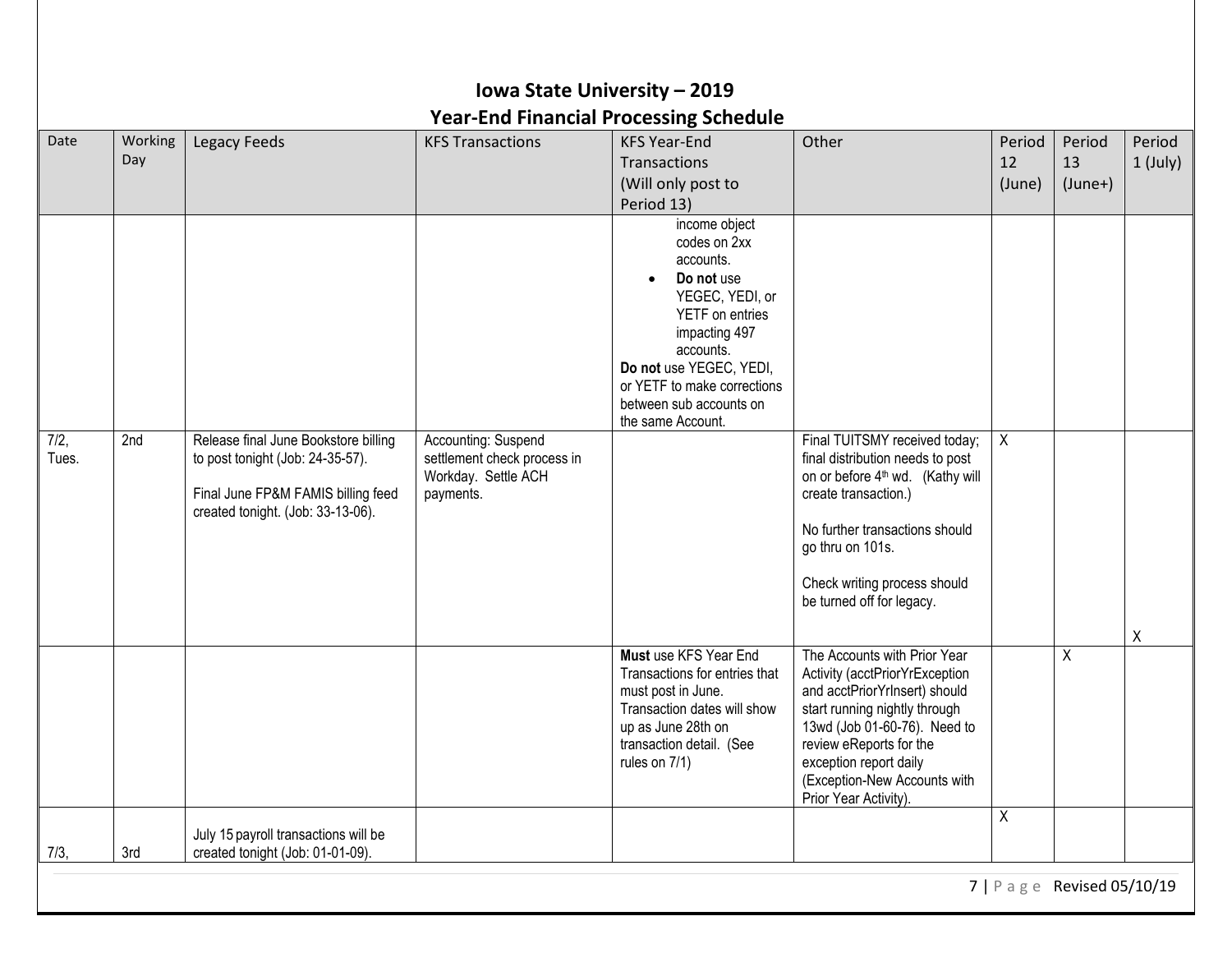| Date | Working<br>Day | Legacy Feeds                                                                                                                                                                                                                                                                                                                                                                                                                                                                           | <b>KFS Transactions</b>                           | <b>KFS Year-End</b><br>Transactions<br>(Will only post to                                                                                                                     | Other                                                                                                                                                                                                                                                                                                                                                                           | Period<br>12<br>(June) | Period<br>13<br>$(June+)$ | Period<br>1 (July) |
|------|----------------|----------------------------------------------------------------------------------------------------------------------------------------------------------------------------------------------------------------------------------------------------------------------------------------------------------------------------------------------------------------------------------------------------------------------------------------------------------------------------------------|---------------------------------------------------|-------------------------------------------------------------------------------------------------------------------------------------------------------------------------------|---------------------------------------------------------------------------------------------------------------------------------------------------------------------------------------------------------------------------------------------------------------------------------------------------------------------------------------------------------------------------------|------------------------|---------------------------|--------------------|
| Wed. |                | Final June FP&M FAMIS intramural<br>billings released today and posted<br>tonight (created on 7/4). Billings<br>available for campus to view today.<br>Payroll CV (Job: 03-26-16) will run<br>tonight and be released tomorrow for<br>posting. Peggy needs to be sure<br>(Job: 03-26-16), which normally runs<br>every Thursday throughout the year,<br>does not run until the Thursday after<br>the final CV (Job: 03-26-15) (see 6th<br>wd) is completed so that it goes to<br>July. |                                                   | Period 13)                                                                                                                                                                    |                                                                                                                                                                                                                                                                                                                                                                                 |                        |                           |                    |
|      |                |                                                                                                                                                                                                                                                                                                                                                                                                                                                                                        |                                                   | Must use KFS Year End<br>Transactions for entries that<br>must post in June.<br>Transaction dates will show<br>up as June 28th on<br>transaction detail (See rules<br>on 7/1) | Run TTI income distribution<br>and post tonight. Use June<br>balance as of 6/28 as last YE<br>TTI distribution, then for July<br>use additional 12 and 13 period<br>activity after this point to<br>calculate July TTI distribution.<br>This is date based. July will<br>look at date and all three<br>periods open.<br>Verify that GF endowment<br>spending has posted (Brad). |                        | Χ                         |                    |
|      |                |                                                                                                                                                                                                                                                                                                                                                                                                                                                                                        | Accounting: Start Check<br>Settlement in Workday. |                                                                                                                                                                               | ALL July check writing process<br>resumes in Workday.                                                                                                                                                                                                                                                                                                                           |                        |                           | Χ                  |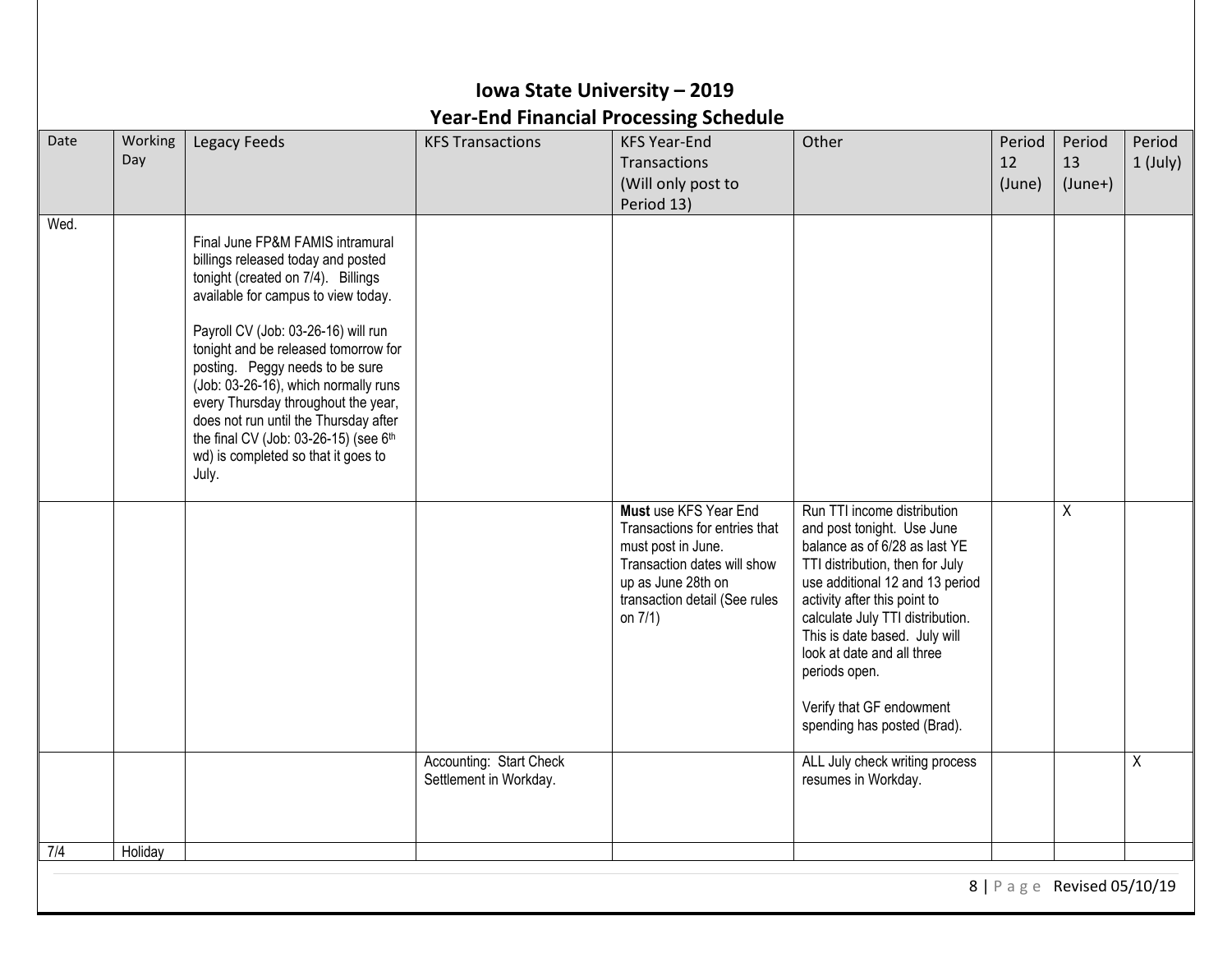## **Iowa State University – 2019 Year-End Financial Processing Schedule**

| Date<br>7/5, | Working<br>Day<br>4th | Legacy Feeds<br>The July 15 <sup>th</sup> payroll transactions                                                                                          | <b>KFS Transactions</b> | <b>KFS Year-End</b><br>Transactions<br>(Will only post to<br>Period 13)                                                                                                        | Other<br>A preliminary report of                                                                                                                                                                                                                                                                                                                                                                                                                                                                       | Period<br>12<br>(June)<br>X | Period<br>13<br>$(June+)$ | Period<br>$1$ (July) |
|--------------|-----------------------|---------------------------------------------------------------------------------------------------------------------------------------------------------|-------------------------|--------------------------------------------------------------------------------------------------------------------------------------------------------------------------------|--------------------------------------------------------------------------------------------------------------------------------------------------------------------------------------------------------------------------------------------------------------------------------------------------------------------------------------------------------------------------------------------------------------------------------------------------------------------------------------------------------|-----------------------------|---------------------------|----------------------|
| Fri.         |                       | (June special) will be released today<br>and posted tonight.<br>Payroll CV (Job: 03-26-16) will run<br>tonight and be released tomorrow for<br>posting. |                         |                                                                                                                                                                                | encumbrances against the 1xx,<br>6xx and 7xx funds will be<br>delivered to the Controller's<br>Dept. (Job: 01-60-53). This is<br>an equipment report.                                                                                                                                                                                                                                                                                                                                                  |                             |                           |                      |
|              |                       |                                                                                                                                                         |                         | Must use KFS Year End<br>Transactions for entries that<br>must post in June.<br>Transaction dates will show<br>up as June 28th on<br>transaction detail (See rules<br>on 7/1). | Final tuition distributions must<br>post no later than today.<br>Controller's Dept. completes<br>capital project funding and<br>Plant Pro should be done by<br>today using YETF.                                                                                                                                                                                                                                                                                                                       |                             | X                         |                      |
| 7/8, Mon.    | 5th                   | Payroll CV (Job: 03-26-16) will run<br>tonight and be released tomorrow for<br>posting.                                                                 |                         | Must use KFS Year End<br>Transactions for entries that<br>must post in June.<br>Transaction dates will show<br>up as June 28th on<br>transaction detail (See rules<br>on 7/1). | Period 12 & 13 RMM<br>distribution of IDC (Job: 01-60-<br>93) posts tonight. Will look at<br>transactions thru 4 <sup>th</sup> working<br>day.<br>All "prior year encumbrance"<br>flag codes on the purchasing<br>system's encumbrance display<br>screen (ED) will be removed in<br>preparation for determining the<br>year end carry forwards (Job:<br>$01-13-40$ ).<br>Zero out Payroll encumbrances<br>for FY19 (Job: 01-60-99)<br>Zero out Telecom<br>encumbrances for FY19 (Job:<br>$01-60-63$ ). | X                           |                           |                      |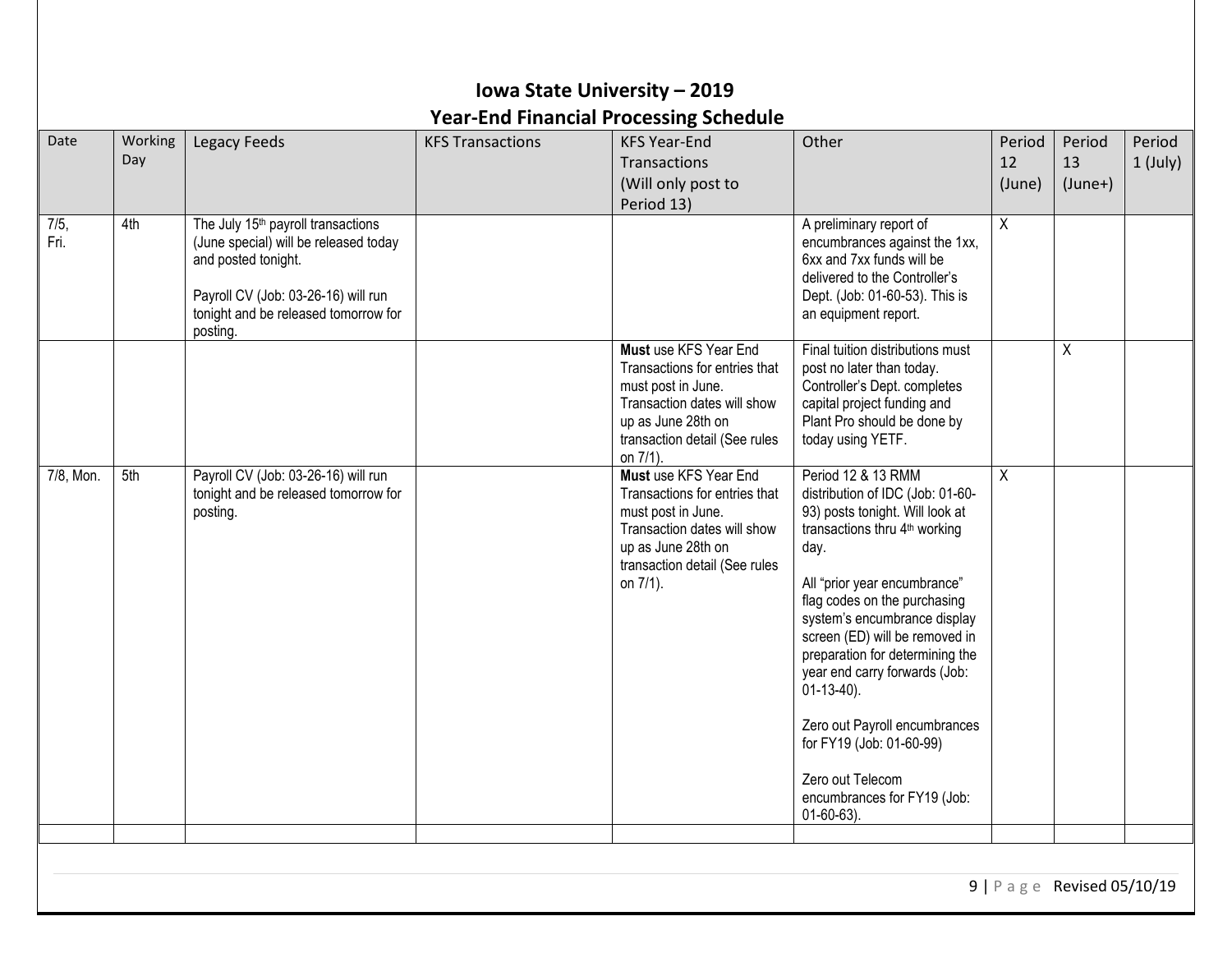|            |                |                                                                                                                                                                                                                                                                                                                                                                                                                                                                                                                                                                                                                                         |                         | <b>Year-End Financial Processing Schedule</b>                                                                                                                                  |                                                                                                                                                                                                                                                                                                                                                                                                               |                        |                           |                    |
|------------|----------------|-----------------------------------------------------------------------------------------------------------------------------------------------------------------------------------------------------------------------------------------------------------------------------------------------------------------------------------------------------------------------------------------------------------------------------------------------------------------------------------------------------------------------------------------------------------------------------------------------------------------------------------------|-------------------------|--------------------------------------------------------------------------------------------------------------------------------------------------------------------------------|---------------------------------------------------------------------------------------------------------------------------------------------------------------------------------------------------------------------------------------------------------------------------------------------------------------------------------------------------------------------------------------------------------------|------------------------|---------------------------|--------------------|
| Date       | Working<br>Day | Legacy Feeds                                                                                                                                                                                                                                                                                                                                                                                                                                                                                                                                                                                                                            | <b>KFS Transactions</b> | <b>KFS Year-End</b><br>Transactions<br>(Will only post to<br>Period 13)                                                                                                        | Other                                                                                                                                                                                                                                                                                                                                                                                                         | Period<br>12<br>(June) | Period<br>13<br>$(June+)$ | Period<br>1 (July) |
| 7/9, Tues. | 6th            |                                                                                                                                                                                                                                                                                                                                                                                                                                                                                                                                                                                                                                         |                         | Must use KFS Year End<br>Transactions for entries that<br>must post in June.<br>Transaction dates will show<br>up as June 28th on<br>transaction detail (See rules<br>on 7/1). | Controller's Dept. - Transfer of<br>OUF and Incentive out of 101<br>occurs today for first June<br>distribution.                                                                                                                                                                                                                                                                                              |                        | $\boldsymbol{\mathsf{X}}$ |                    |
|            |                | Final June payroll CV (Job: 03-26-15)<br>is an on demand job. Doug must<br>notify Peggy when we are ready to<br>run this job. This job will shut down<br>ADIN temporarily. When completed,<br>Carole G. must release batch so it<br>can post tonight. JUNE payroll CV<br>transactions (Job: 03-26-15) batch<br>can be created as needed after 2:00<br>PM so that the batch can be released<br>by Accounting prior to night posting<br>process. Peggy needs to be sure<br>(Job: 03-26-16), which normally runs<br>every Thursday, does not run in the<br>new year until the Thursday after the<br>final CV (Job: 03-26-15) is completed. |                         |                                                                                                                                                                                | Review Zero out Payroll and<br>Telecom encumbrances If entry<br>looks okay, notify IT entries are<br>ready to be staged for posting<br>tonight.                                                                                                                                                                                                                                                               | $\overline{X}$         |                           |                    |
|            |                |                                                                                                                                                                                                                                                                                                                                                                                                                                                                                                                                                                                                                                         |                         |                                                                                                                                                                                | Remind Peggy (if the job hasn't<br>already run) to schedule (Job:<br>01-11-65) - BGOs & TFRs.<br>Send file created for Ellen<br><b>Reints and Ellen Rasmussen to</b><br>Kathy also. Ellen reconciles to<br>budget system before entries<br>can be released - Will plan to<br>release on 15 <sup>th</sup> wd, 7/23, if<br>reconciled. Kathy will let<br>Carole G. know to release<br>batches - one for opening |                        |                           | X                  |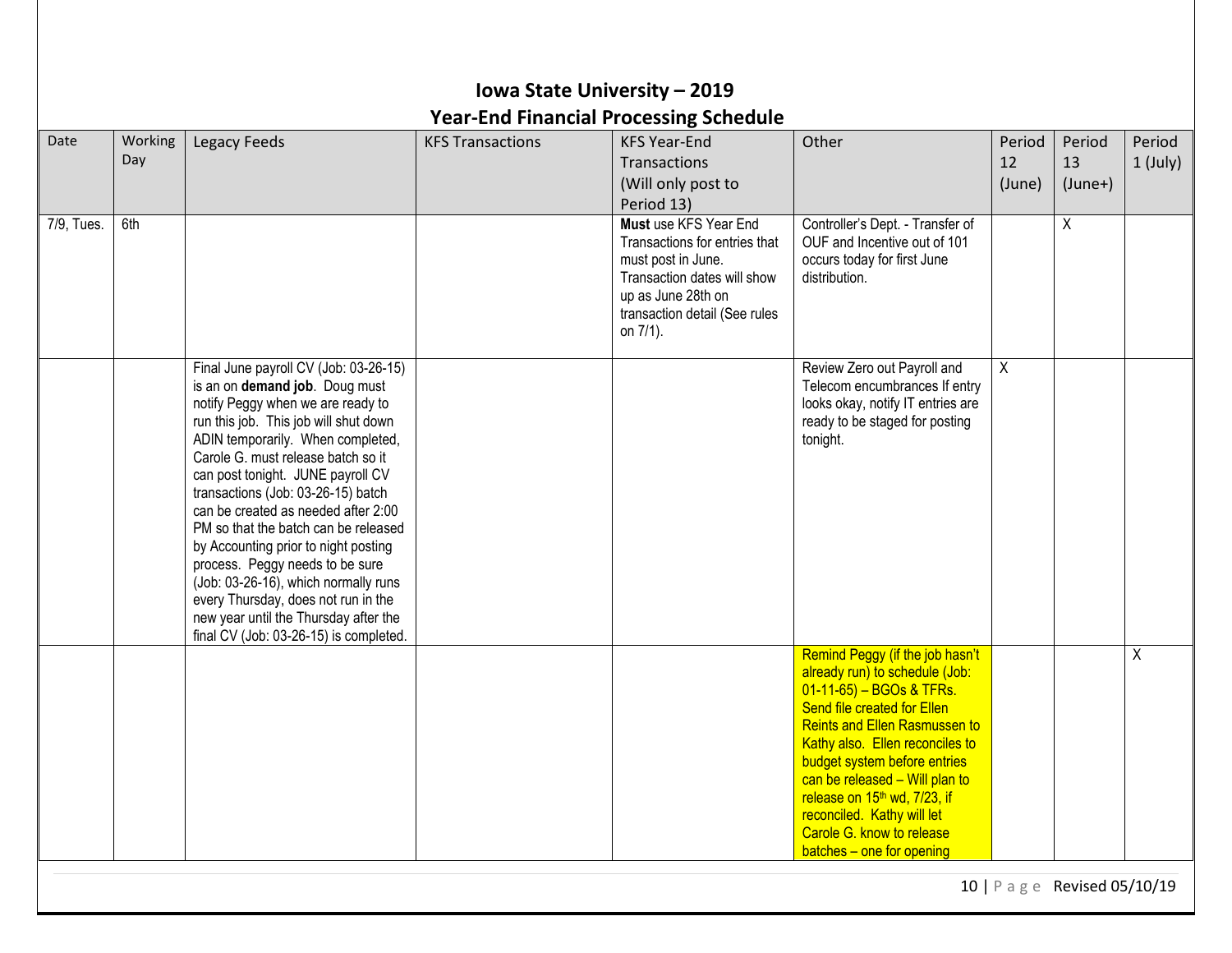|                 | Iowa State University - 2019<br><b>Year-End Financial Processing Schedule</b> |              |                         |                                                                                                                                                                                                                                                                                                                                                                                                                                                                                                                                                                                   |                                                                                                                                                                                                                                                                                                                                                                                                                                                      |                        |                           |                      |  |  |  |
|-----------------|-------------------------------------------------------------------------------|--------------|-------------------------|-----------------------------------------------------------------------------------------------------------------------------------------------------------------------------------------------------------------------------------------------------------------------------------------------------------------------------------------------------------------------------------------------------------------------------------------------------------------------------------------------------------------------------------------------------------------------------------|------------------------------------------------------------------------------------------------------------------------------------------------------------------------------------------------------------------------------------------------------------------------------------------------------------------------------------------------------------------------------------------------------------------------------------------------------|------------------------|---------------------------|----------------------|--|--|--|
| Date            | Working<br>Day                                                                | Legacy Feeds | <b>KFS Transactions</b> | <b>KFS Year-End</b><br>Transactions<br>(Will only post to<br>Period 13)                                                                                                                                                                                                                                                                                                                                                                                                                                                                                                           | Other                                                                                                                                                                                                                                                                                                                                                                                                                                                | Period<br>12<br>(June) | Period<br>13<br>$(June+)$ | Period<br>$1$ (July) |  |  |  |
| 7/9 (con't)     |                                                                               |              |                         |                                                                                                                                                                                                                                                                                                                                                                                                                                                                                                                                                                                   | allocations and one for budget<br>expense entries.                                                                                                                                                                                                                                                                                                                                                                                                   |                        |                           |                      |  |  |  |
| 7/10,<br>Wed    | 7th                                                                           |              |                         | Ability to initiate Year End<br><b>Transactions shuts off at</b><br>12 noon. Previous rules for<br>using YE eDocs still apply<br>(see rules on 7/1).<br>ALL campus approvals<br>must be completed by 3:00<br>PM to allow final processing<br>by Controllers Dept.<br>Controllers Dept./Super<br>Users - Need to cancel<br>anything not approved by<br>4:00 PM.<br>Bill, Carol Y., Erin, Kathy,<br>Alicia, Brad, Kevin, and Lana<br>still have permission to<br>initiate new Year End eDocs;<br>all transactions must be<br>blanket approved. Access<br>will be removed as needed. | Brian/Kevin M will generate the<br>preliminary (CE) entries of ISU<br><b>CLOSING ENTRY transactions</b><br>that close account BALANCES.<br>This will run tonight (Job: 01-<br>$60-96$ ).<br>The verification of CLOSE TO<br>accounts must be completed<br>before tonight. eData custom<br>report available.<br>Manually close June period for<br>KFS at end of day. Notify Alicia<br>and Aaron Rogers that period<br>12 is closed to adjust reports. |                        | Χ                         | X                    |  |  |  |
| 7/11,<br>Thurs. | 8th                                                                           |              |                         | <b>Campus and Controllers</b><br>Dept. - YE eDocs locked out<br>for RMM and FDN<br>distributions.<br>No Period 12 & 13<br>transactions allowed during<br>8 <sup>th</sup> wd except RMM closing<br>distributions.                                                                                                                                                                                                                                                                                                                                                                  | 2 <sup>nd</sup> and FINAL (Periods 12 &<br>13) RMM distribution of IDC<br>(Job: 01-60-93) posts tonight.<br>ISU Foundation (Periods 12 &<br>13) distribution transfers post<br>tonight.                                                                                                                                                                                                                                                              |                        | X                         | Χ                    |  |  |  |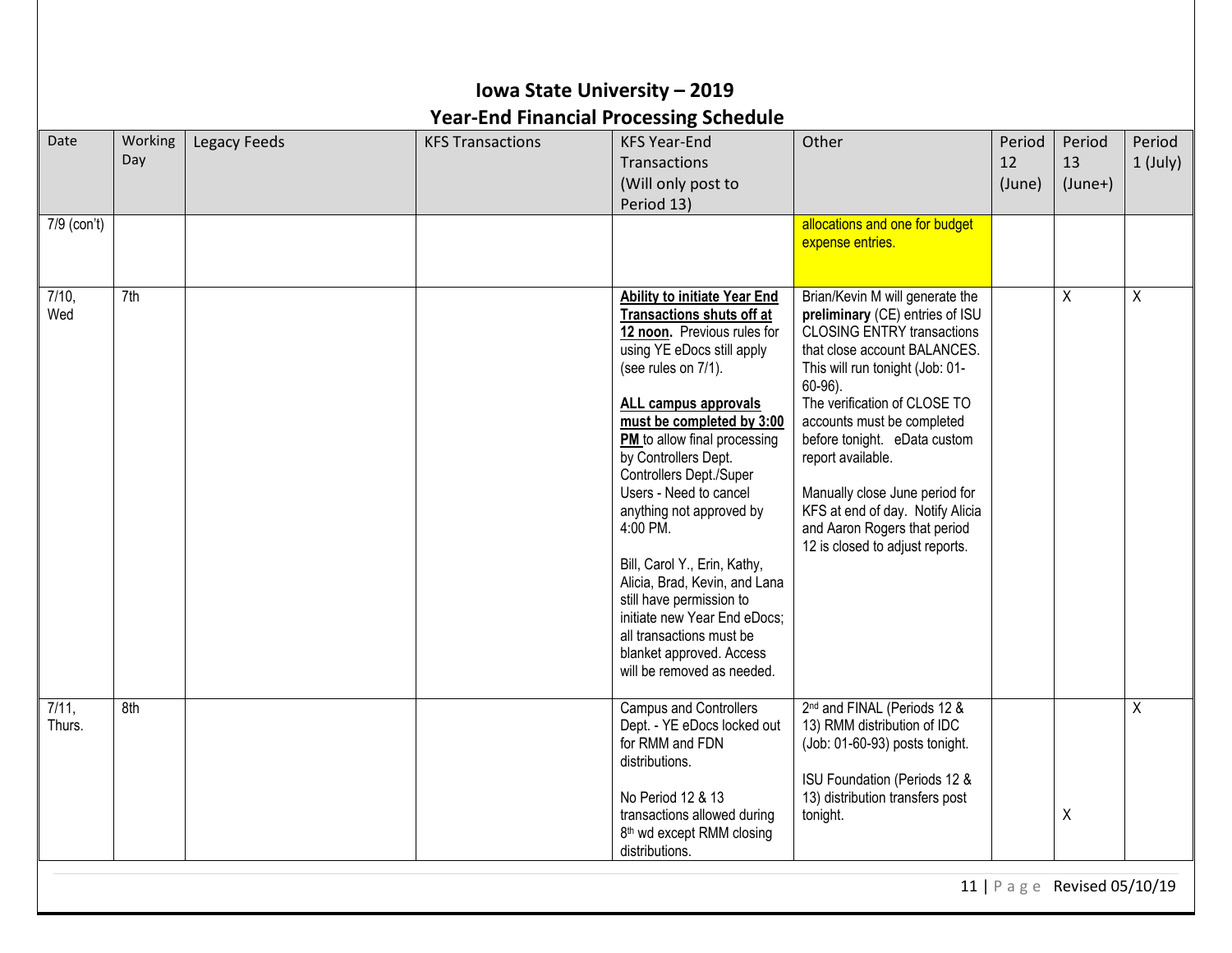|                 |                |                     |                         | Iowa State University - 2019                                                                                                      |                                                                                                                                                                                                                                                                                                                                                                                                                                                                                                                                                                                                         |                        |                           |                      |
|-----------------|----------------|---------------------|-------------------------|-----------------------------------------------------------------------------------------------------------------------------------|---------------------------------------------------------------------------------------------------------------------------------------------------------------------------------------------------------------------------------------------------------------------------------------------------------------------------------------------------------------------------------------------------------------------------------------------------------------------------------------------------------------------------------------------------------------------------------------------------------|------------------------|---------------------------|----------------------|
|                 |                |                     |                         | <b>Year-End Financial Processing Schedule</b>                                                                                     |                                                                                                                                                                                                                                                                                                                                                                                                                                                                                                                                                                                                         |                        |                           |                      |
| Date            | Working<br>Day | <b>Legacy Feeds</b> | <b>KFS Transactions</b> | <b>KFS Year-End</b><br><b>Transactions</b><br>(Will only post to<br>Period 13)                                                    | Other                                                                                                                                                                                                                                                                                                                                                                                                                                                                                                                                                                                                   | Period<br>12<br>(June) | Period<br>13<br>$(June+)$ | Period<br>$1$ (July) |
| 7/11<br>(con't) |                |                     |                         |                                                                                                                                   | Admin fee distribution (Period<br>12 only; posts tonight).<br>Review the preliminary (CE)<br>entries of ISU CLOSING<br><b>ENTRY</b> transactions that close<br>account BALANCES.<br>Tom Coy needs to print SPA<br>invoices for cost reimbursable<br>awards.                                                                                                                                                                                                                                                                                                                                             |                        |                           |                      |
| 7/12, Fri.      | 9th            |                     |                         | Only Kathy, Kevin, Carol Y.,<br>Alicia, Brad and Lana have<br>YE eDoc access; all<br>transactions need to be<br>blanket approved. | Brian/Kevin M will run the final<br>staged ISU CLOSING ENTRY<br>report tonight thru 9th wd to<br>verify on 10 <sup>th</sup> wd (Job: 01-60-<br>96).<br>Controller's Dept. MUST<br>identify and code all<br>encumbrances to be paid with<br>carry-forward funds.<br>Teresa will request equipment<br>encumbrance carryforward<br>download from Luke Healey<br>today (Job: 01-13-43) to verify<br>encumbrances were marked<br>correctly before final report run.<br><b>NOTE:</b> Any changes affecting<br>FY19 encumbrances MUST be<br>entered via the Purchasing<br>System before the end of the<br>day. |                        | X                         |                      |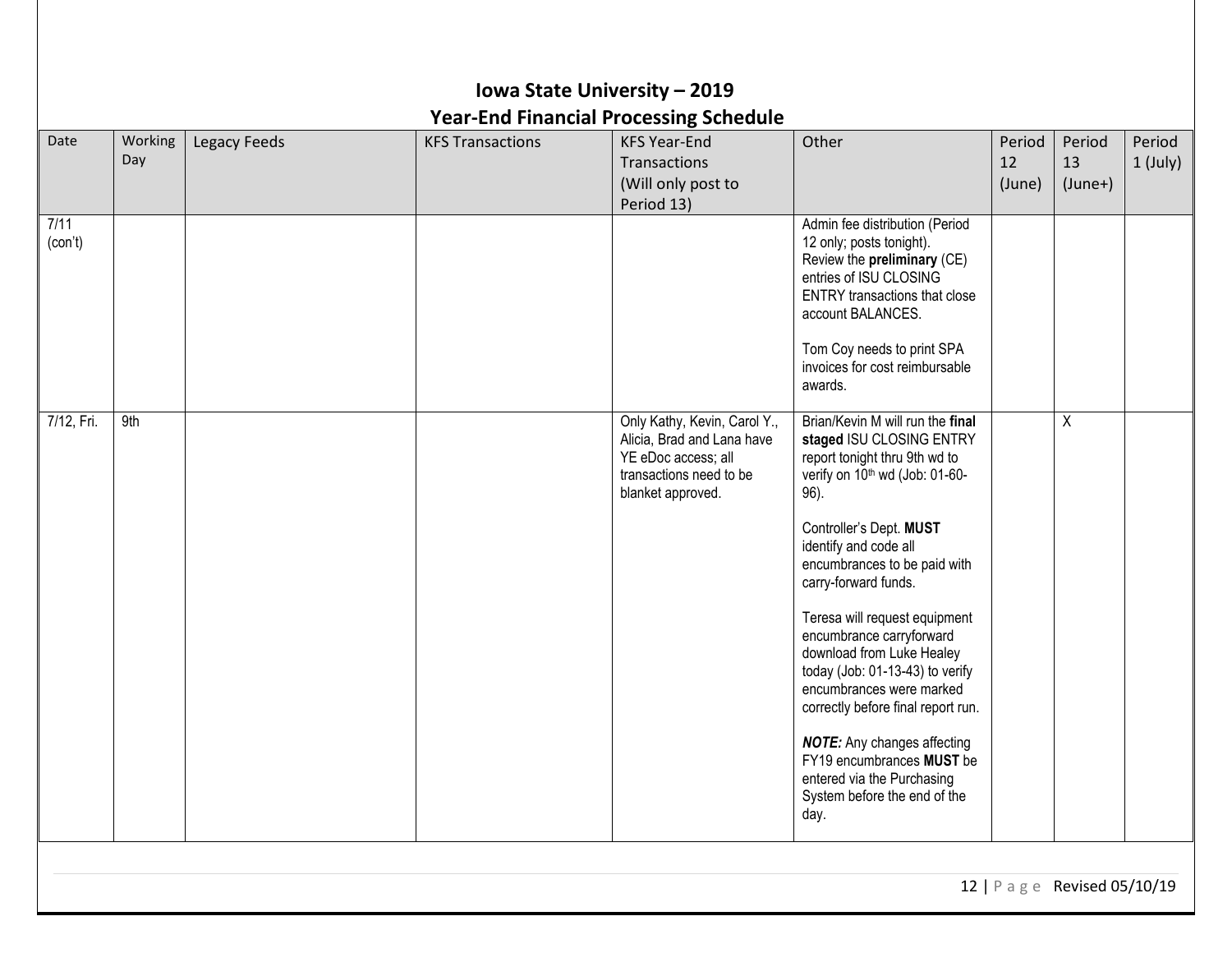| Working | Legacy Feeds | <b>KFS Transactions</b> | <b>KFS Year-End</b>                                                                                                                                                                                                   | Other                                                                                                                                                                                                                                                                                                                                                                                                                                                                                          | Period                         | Period                    | Period     |
|---------|--------------|-------------------------|-----------------------------------------------------------------------------------------------------------------------------------------------------------------------------------------------------------------------|------------------------------------------------------------------------------------------------------------------------------------------------------------------------------------------------------------------------------------------------------------------------------------------------------------------------------------------------------------------------------------------------------------------------------------------------------------------------------------------------|--------------------------------|---------------------------|------------|
| Day     |              |                         | Transactions<br>(Will only post to<br>Period 13)                                                                                                                                                                      |                                                                                                                                                                                                                                                                                                                                                                                                                                                                                                | 12<br>(June)                   | 13<br>$(June+)$           | $1$ (July) |
|         |              |                         |                                                                                                                                                                                                                       | Controller's Dept. transfers final<br>OUF and incentive from 2 <sup>nd</sup><br>RMM distribution.                                                                                                                                                                                                                                                                                                                                                                                              |                                |                           |            |
| 10th    |              |                         | Kathy, Kevin, Carol Y.,<br>Alicia, Lana and Brad have<br>access to YE eDocs to do<br>any required adjustments; all<br>transactions need to be<br>blanket approved.                                                    | Review the final staged version<br>of ISU CLOSING ENTRY<br>report. CLOSE TO transfers<br>(0A99) will be posted tonight<br>(release JIRA process/interface<br>system). ISU CLOSING<br><b>ENTRY</b> transactions will<br>include transactions through 9th<br>wd and 10 <sup>th</sup> wd.<br><b>ISU Closing Entry jobs</b><br>scheduled for tonight run in the<br>following order:<br>01-60-00 (regular posting job)<br>01-60-96 (create ISU Closing<br>entries)<br>01-62-96 (special posting job |                                | $\boldsymbol{\mathsf{X}}$ |            |
| 11th    |              |                         | Kathy, Kevin, Carol Y.,<br>Alicia, and Lana have<br>access to YE eDocs to do<br>any required adjustments; all<br>transactions need to be<br>blanket approved.<br>Any YE eDocs that impact<br><b>ISU CLOSING ENTRY</b> | subaccounts)<br>See above ISU CLOSING<br>ENTRY items. We need to<br>prove all accounts which should<br>have closed did close; need a<br>way to view the results which<br>includes cash balances<br>(pending entries). Would be<br>viewable in eData; but Lana will<br>provide a query of all accounts                                                                                                                                                                                          |                                |                           |            |
|         |              |                         | <b>Year-End Financial Processing Schedule</b>                                                                                                                                                                         |                                                                                                                                                                                                                                                                                                                                                                                                                                                                                                | including batch open and close |                           |            |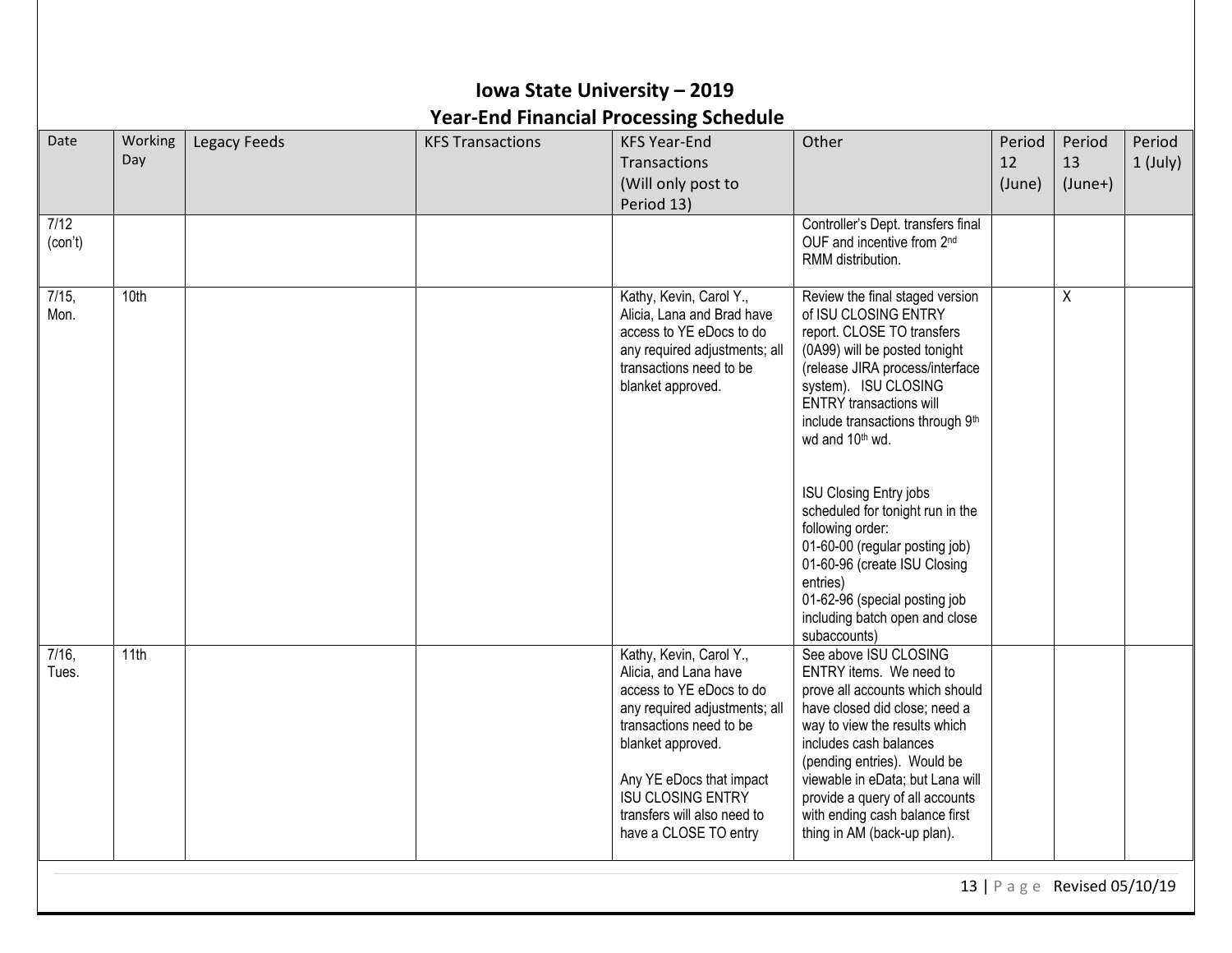| Iowa State University - 2019<br><b>Year-End Financial Processing Schedule</b> |                  |              |                         |                                                                                                                                                                                                                       |                                                                                                                                                                                                                                                                                                                                   |                        |                           |                      |  |
|-------------------------------------------------------------------------------|------------------|--------------|-------------------------|-----------------------------------------------------------------------------------------------------------------------------------------------------------------------------------------------------------------------|-----------------------------------------------------------------------------------------------------------------------------------------------------------------------------------------------------------------------------------------------------------------------------------------------------------------------------------|------------------------|---------------------------|----------------------|--|
| Date                                                                          | Working<br>Day   | Legacy Feeds | <b>KFS Transactions</b> | <b>KFS Year-End</b><br>Transactions<br>(Will only post to<br>Period 13)                                                                                                                                               | Other                                                                                                                                                                                                                                                                                                                             | Period<br>12<br>(June) | Period<br>13<br>$(June+)$ | Period<br>$1$ (July) |  |
| 7/16<br>(con't)                                                               |                  |              |                         | initiated manually (i.e. OUF<br>final transfer, etc.).<br>ACCESS TO YE DOCS TO<br><b>DO ADJUSTMENTS</b><br><b>REMOVED AT END OF</b><br>DAY for everyone. Lana,<br>please verify with Kathy<br>before removing access. | The FINAL prior year<br>encumbrance report received<br>(Job: 01-13-43).                                                                                                                                                                                                                                                           |                        |                           |                      |  |
| 7/17,<br>Wed                                                                  | 12th             |              |                         |                                                                                                                                                                                                                       | Run on Demand - KFS Nominal<br>Balance Job.<br>Run on Demand KFS Labor<br>Balance Forward job [only for<br>accounts with inception to date<br>reporting] (Job: 01-60-97).<br>Validate Nominal Balance and<br>Labor Balance Forward job. If<br>entries look okay, notify IT entry<br>is ready to be staged for<br>posting tonight. |                        | $\pmb{\chi}$              |                      |  |
| $7/18$ ,<br>Thurs.                                                            | 13 <sup>th</sup> |              |                         |                                                                                                                                                                                                                       | Run on Demand - KFS<br><b>Beginning Balance Forward</b><br>Job [this includes inception to<br>date reporting] (Job: 01-60-98).<br>Validate Beginning Balance<br>Forward job. If entry looks<br>okay, notify IT entry is ready to<br>be staged for posting tonight.                                                                |                        |                           | $\overline{X}$       |  |